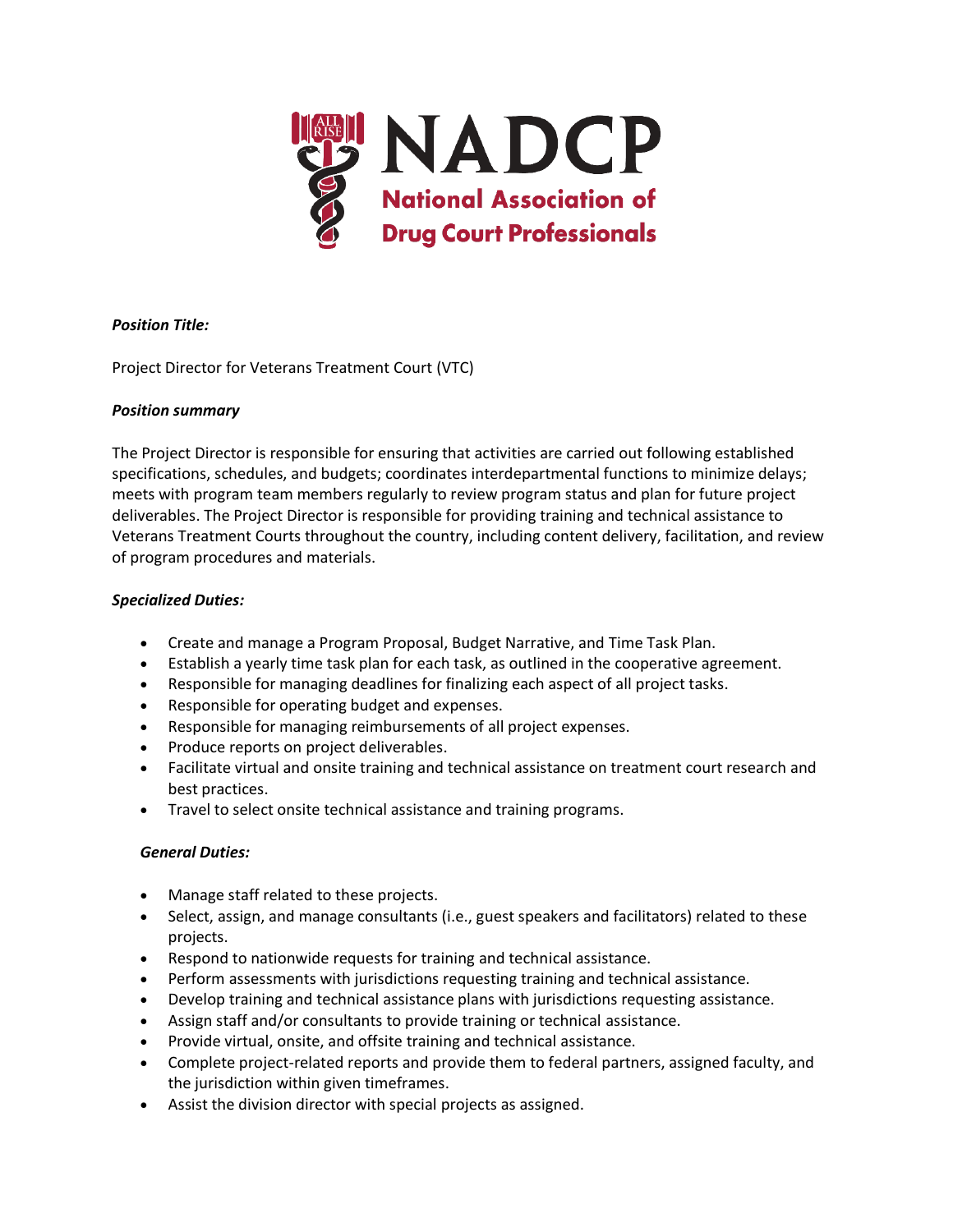## *Skills:*

- Thorough and detailed knowledge of the 10 Key Components of Adult Drug Treatment Courts, 10 Key Components of Veterans Treatment Courts, Adult Drug Court Best Practice Standards Vol I and II; and foundational knowledge of other treatment court models; to include current research related to evidence-based, best and promising practices.
- Ability to engage in interdepartmental communication towards essential timelines and milestones.
- Application of initiative and originality as well as the ability to work under unusual or extreme pressures.
- Superior supervision, management, public speaking, and administration skills.
- Excellent writing skills particularly in the area of email correspondence to colleagues and nationwide associates and in proposal and publication development.
- Capable of handling multiple priorities and an organized ability to triage said priorities systematically and organized manner.
- Working knowledge and demonstrated ability of Microsoft Office Suite required Word, Excel, PowerPoint, and Access.
- Working knowledge and demonstrated ability of virtual environment platforms (e.g., Zoom, Microsoft Teams, Skype, etc.).
- Active Listening Skills- Giving full attention to what other people are saying, taking time to understand the points being made, asking questions as appropriate, not interrupting at inappropriate times, being non-judgmental, and the like.
- Speaking Talking to others to convey information effectively.
- Time Management Managing one's own time and the time of others.
- Writing Communicating effectively in writing as appropriate for the needs of the audience.
- Reading Comprehension Understanding written sentences and paragraphs in work-related documents.
- Critical Thinking and Analysis- Using logic and reasoning to identify the strengths and weaknesses of alternative solutions, conclusions, or approaches to problems.

# *Attributes:*

- Ability to travel both domestically and internationally, approximately 50% of the time.
- Energetic, self-motivated, detail-oriented person.
- Oral Expression The ability to communicate information and ideas in speaking so others will understand.
- Speech Clarity The ability to speak in a manner in which the speaker makes a concerted effort to express every word, sentence, and idea in an exact, accurate, and deliberate way.
- Oral Comprehension The ability to listen to and understand information and ideas presented through spoken words and sentences.
- Written Comprehension The ability to read and understand information and ideas presented in writing.
- Deductive Reasoning The ability to apply general rules to specific problems to produce answers that make sense.
- Originality The ability to develop unusual or innovative ideas about a given topic or situation or develop creative ways to solve a problem.
- Self-motivation The ability to maintain motivation to complete tasks and meet deadlines without the need for continuous external pressure.